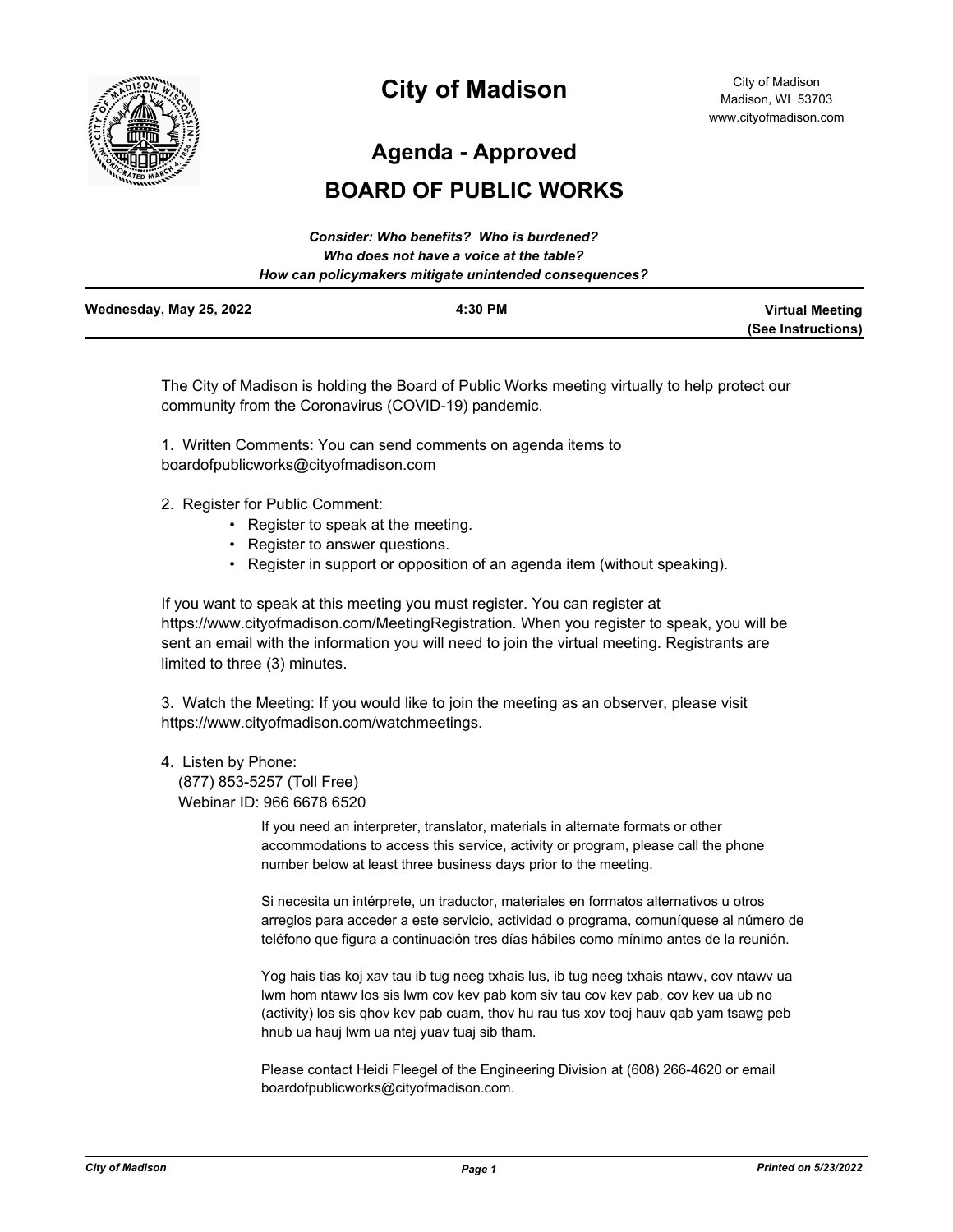## **CALL TO ORDER/ROLL CALL**

## **PUBLIC HEARING OF RESOLUTIONS AND SCHEDULE OF ASSESSMENTS**

There are no Public Hearings scheduled for this meeting.

## **DISCLOSURES AND RECUSALS**

Members of the body should make any required disclosures or recusals under the City's Ethics Code.

#### **AGENDA ITEMS**

- **1. [71325](http://madison.legistar.com/gateway.aspx?m=l&id=/matter.aspx?key=83264)** Public Comments for Items Not on the Agenda. Limited to three (3) minutes.
- 2. Consider approving the Minutes of the Board of Public Works Meeting of Wednesday, May 11, 2022.

May 11, 2022 https://madison.legistar.com/Calendar.aspx

- **3. [71664](http://madison.legistar.com/gateway.aspx?m=l&id=/matter.aspx?key=83534)** Consider a Report of the City Engineer regarding the results of a review of water resources impacts and the necessity of permits for public works construction projects on this agenda and addendum to the agenda. *Attachments:* [05\\_25\\_2022BPW.pdf](http://madison.legistar.com/gateway.aspx?M=F&ID=4da00025-c961-43d1-932e-0228e7e9d5b0.pdf)
- 4. At this time, a consent agenda will be moved with the recommended action listed for each item EXCEPT:

1) items which have registrants wishing to speak.

2) items which require an extraordinary (roll call) vote and are not included on the consent agenda by unanimous consent.

3) items which Board Members have separated out for discussion/debate purposes.

Those numbers with an asterisk are consent agenda items.

## **ITEMS REFERRED BY THE COMMON COUNCIL**

**5. [71489](http://madison.legistar.com/gateway.aspx?m=l&id=/matter.aspx?key=83387)** Petition to the Commissioner of Railroads for BRT improvements (5th, 6th, 8th, and 12th ADs)

*Sponsors:* Satya V. Rhodes-Conway, Keith Furman And Grant Foster

Lead and only agency is Board of Public Works.

REPORT BY METRO TRANSIT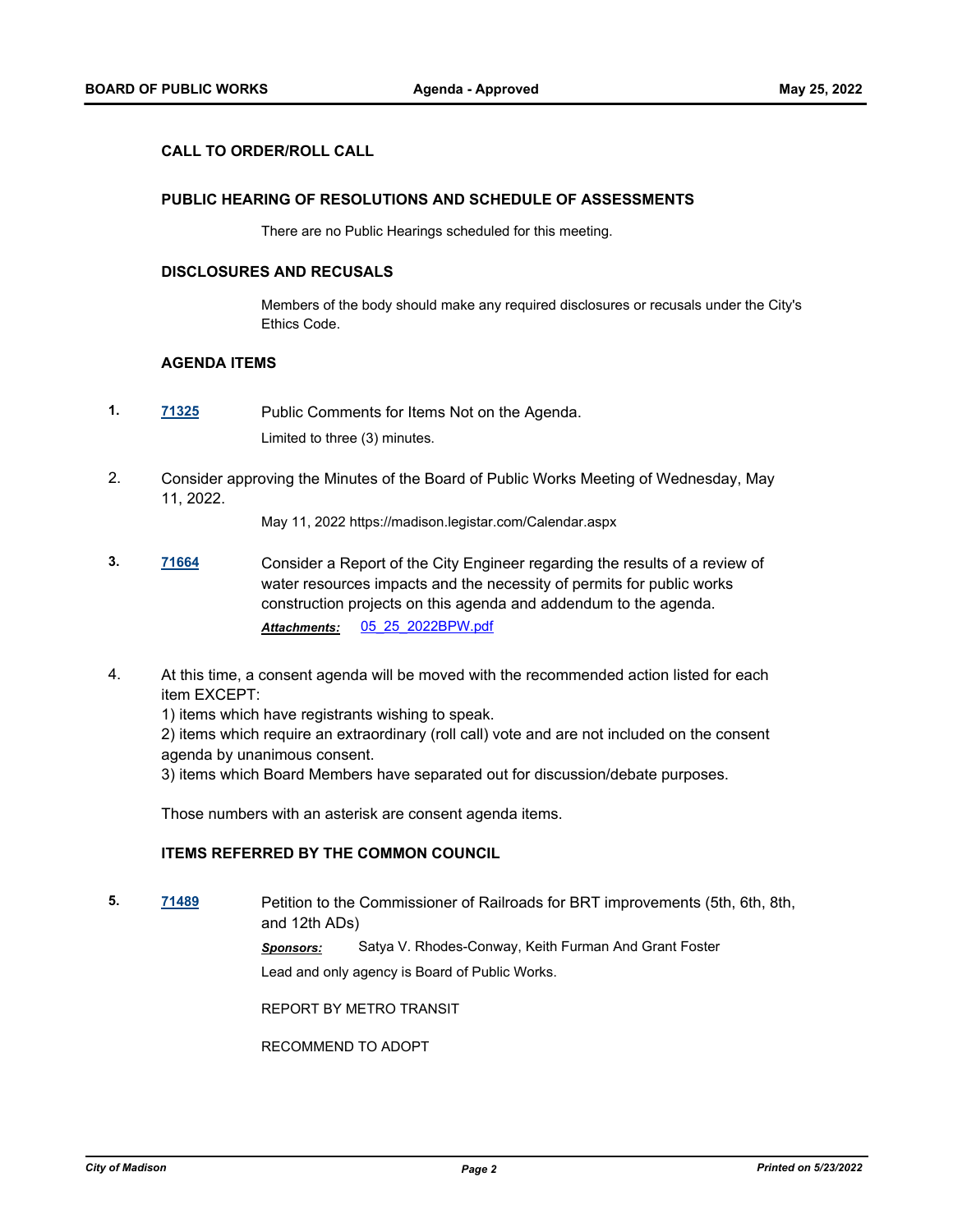**6.\* [71616](http://madison.legistar.com/gateway.aspx?m=l&id=/matter.aspx?key=83486)** Approving the use of Safe Routes Grants funding for the installation of new sidewalk on project #14056: New Sidewalk Installation Assessment District - 2022. (15th AD)

*Sponsors:* Grant Foster

Lead and only agency is Board of Public Works.

#### RECOMMEND TO ADOPT

**7.\* [71618](http://madison.legistar.com/gateway.aspx?m=l&id=/matter.aspx?key=83488)** Authorizing the Mayor and City Clerk to execute a lease for farming purposes with Guy J. and Laura S. Dreger for approximately 13 acres of land located at 10202 Mid Town Road. (1st AD)

> *Sponsors:* Barbara Harrington-McKinney [12528 Exhibit A Legal Description.pdf](http://madison.legistar.com/gateway.aspx?M=F&ID=bfab4007-8c27-42d8-92d3-99f56543362e.pdf) [12528 Exhibit B Lease Area Map.pdf](http://madison.legistar.com/gateway.aspx?M=F&ID=6f42e524-f8f1-46dd-8490-cca1e64781bd.pdf) *Attachments:*

Lead agency is Plan Commission (6/13) with additional referrals to Board of Public Works (5/25) and Finance Committee (6/6).

RECOMMEND TO ADOPT

**8. [71624](http://madison.legistar.com/gateway.aspx?m=l&id=/matter.aspx?key=83494)** Accepting the Engineering Division's 2021 Compliance Maintenance Annual Report (CMAR) for Operation and Maintenance of the Madison Sewer Utility. (City Wide)

> *Sponsors:* Grant Foster And Gary Halverson *Attachments:* [CMAR 2021.pdf](http://madison.legistar.com/gateway.aspx?M=F&ID=19155adf-73f7-4417-b357-a82f83f7e98a.pdf)

Lead and only agency is Board of Public Works.

REPORT BY CITY ENGINEERING

RECOMMEND TO ADOPT

## **PUBLIC WORKS CONSTRUCTION MANAGEMENT - PRIVATE CONTRACTS**

**9.\* [71647](http://madison.legistar.com/gateway.aspx?m=l&id=/matter.aspx?key=83517)** Approving plans and specifications for public improvements necessary for the project known as 1705-1713 S High Point Road and authorizing construction to be undertaken by the Developer, Private Contract No. 9189. (20th AD)

> *Sponsors:* BOARD OF PUBLIC WORKS 9189 Exhibit 1.pdf *Attachments:*

> > [9189 Exhibit 2 - plans.pdf](http://madison.legistar.com/gateway.aspx?M=F&ID=f6f5ce81-7e55-4040-b44e-5d4c2e779d2f.pdf)

Developer agreement contract 9189 and the associated plans and specifications are for the public improvements and/or restoration of existing public infrastructure to serve the conditionally approved 1-lot Certified Survey Map, rezoning, and conditional uses to allow construction of a private school at 1705-1713 S High Point Road. The conditional approval requires that the developer construct public sidewalk along S High Point Road and Mid Town Road adjacent to the project (5' sidewalk, 6' terrace, & 1' buffer). A crosswalk is also required to be constructed by the developer on S High Point Road at Mid Town Road (including sidewalk ramps on both sides). Private drive aprons and private service lateral connections will also be installed as part of the work. To facilitate site grading a Traffic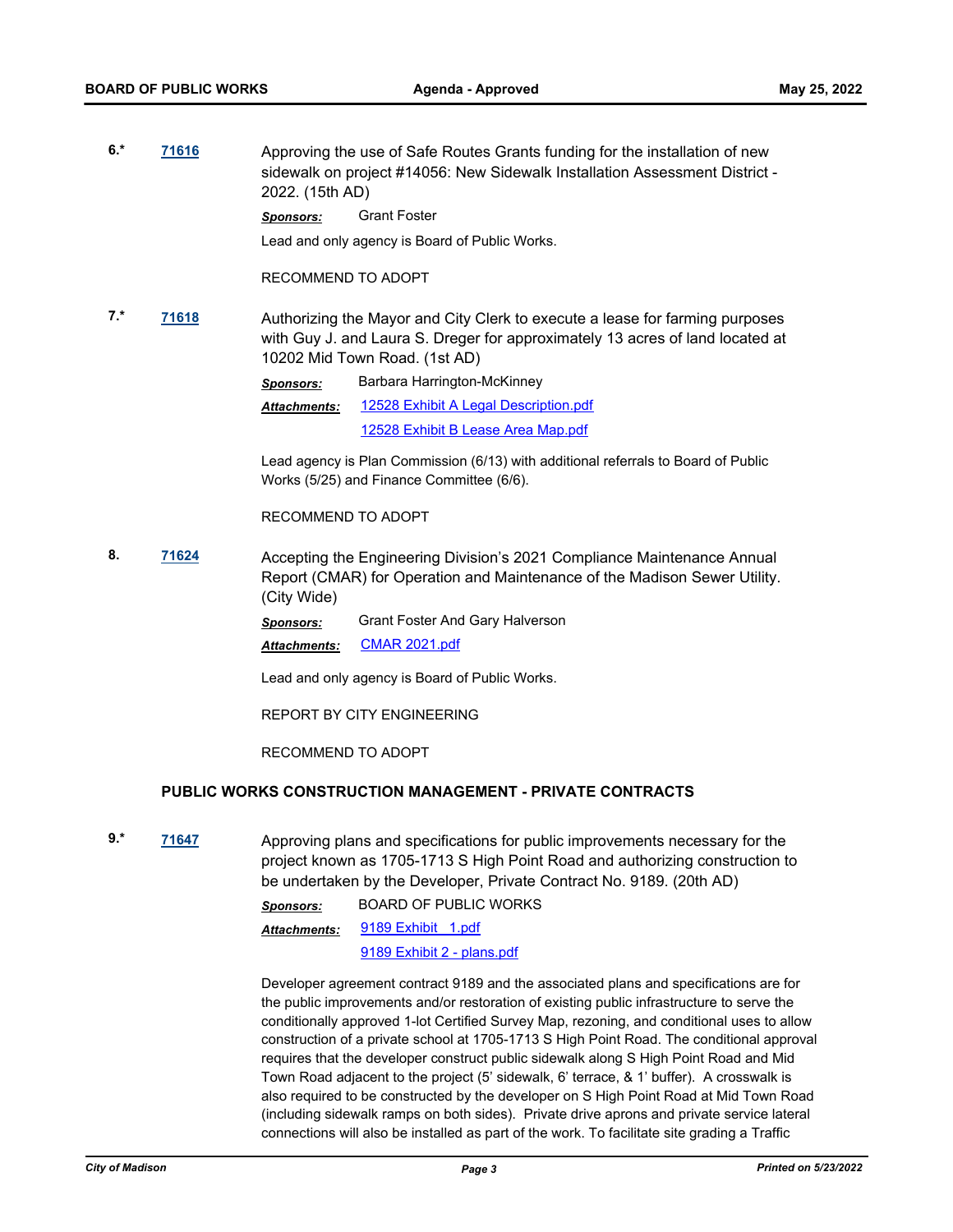Engineering conduit on Mid Town Road will need to be temporarily relocated. Street tree removals, protection, and new trees will be completed as approved by City Forestry.

RECOMMEND TO ADOPT

**10.\* [71652](http://madison.legistar.com/gateway.aspx?m=l&id=/matter.aspx?key=83522)** Finding of exemption from payment in-full of outstanding assessments levied against parcels being combined as part of a conditionally approved Certified Survey Map at 1705 & 1713 S High Point Road and authorizing the outstanding assessments to be combined and levied against the newly created parcel. (20th AD)

> *Sponsors:* BOARD OF PUBLIC WORKS *Attachments:* [1705 & 1713 S High Point Road Deferred Assessments Exhibit.pdf](http://madison.legistar.com/gateway.aspx?M=F&ID=30f2bf9a-77be-421e-bc22-71367a0dc71f.pdf)

The owner/developer for properties at 1705 & 1713 S High Point Road has received conditional approval for a Certified Survey Map (CSM) to combine these two properties into one lot. As a condition of final CSM approval all outstanding special assessments are required to be paid unless otherwise approved by the Board of Public Works. The owner/developer is requesting to be allowed to pay the first annual payment that is due this year for each property and then to combine the remaining special assessments and apply them to the newly created lot. The remaining special assessments are requested to be paid over 5 annual installments matching what was originally allowed per the intergovernmental agreement between the City of Madison and the Town of Middleton.

RECOMMEND APPROVAL

**11.\* [71653](http://madison.legistar.com/gateway.aspx?m=l&id=/matter.aspx?key=83523)** Approving plans and specifications for public improvements necessary for the project known as 575 Zor Shrine Place and authorizing construction to be undertaken by the Developer, Private Contract No. 9088. (9th AD)

> *Sponsors:* BOARD OF PUBLIC WORKS [9088 Exhibit\\_1.pdf](http://madison.legistar.com/gateway.aspx?M=F&ID=3b48c505-053b-46ff-b4dc-8024e3a9c2b4.pdf) [9088 Exhibit\\_2.pdf](http://madison.legistar.com/gateway.aspx?M=F&ID=b58e3bd6-53e6-438d-a36e-34588b893f1d.pdf) *Attachments:*

Developer agreement contract 9088 and the associated plans and specifications are for the public improvements and/or restoration of existing public infrastructure to serve the conditionally approved 3-lot Certified survey map and redevelopment at 575 Zor Shrine Place. The conditional approval requires that the developer construct a 10-foot wide multi use path along the south lot line of lots 1-3 and along the lot line between lots 2 and 3. To facilitate the redevelopment the existing public sanitary sewer and storm that is located on the property must be rerouted by the developer through newly dedicated easements. Existing public sanitary sewer located off-site to the northeast in West Towne Way must be upsized by the developer to provide capacity to serve the redevelopment. Sidewalk, curb, terrace, and pavement disturbed at the end of Zor Shrine Place will need to be restored in coordination with the private water main work and private drive entrance construction. The existing public street trees are to remain and be protected.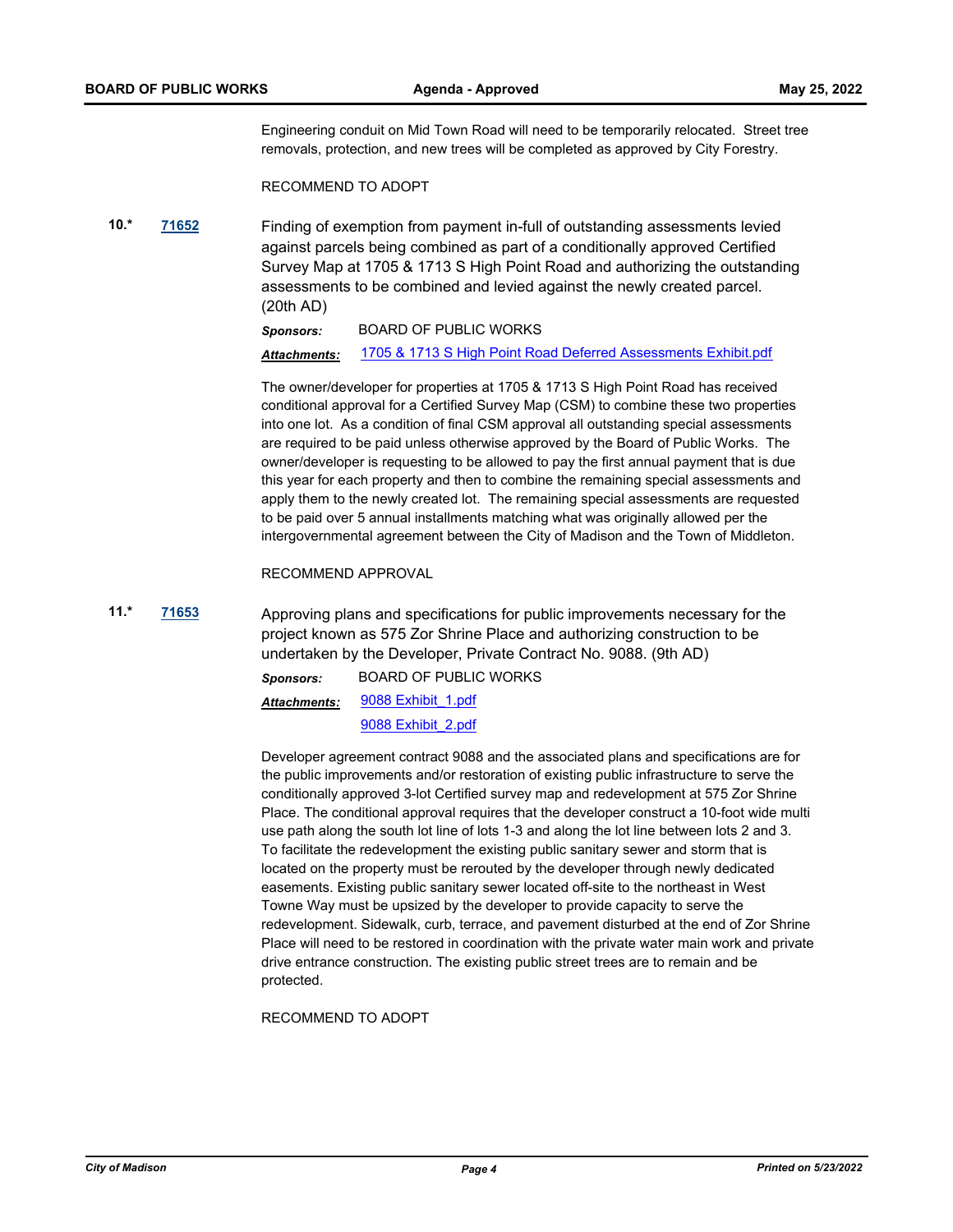**12.\* [71654](http://madison.legistar.com/gateway.aspx?m=l&id=/matter.aspx?key=83524)** Approving plans and specifications for public improvements necessary for the project known as 2110 Schlimgen Avenue and authorizing construction to be undertaken by the Developer, Private Contract No. 9194. (12th AD) *Sponsors:* BOARD OF PUBLIC WORKS

*Attachments:* [9194 Exhibit.pdf](http://madison.legistar.com/gateway.aspx?M=F&ID=f0ab9264-dbd5-4293-9320-97783e069465.pdf)

Odessa Affordable Housing, LLC is proposing a four-story, mixed-use building with 1,100 square-feet of commercial space and 80 apartments at 1802-1818 Packers Avenue and 2102 Schlimgen Avenue. A Certified Survey Map to create one-lot have been recorded. Site work covered by the Developer Agreement in include the installation of a private water lateral connection and a private sanitary lateral connection to the mains located in Packers Avenue. The developer shall also install a sanitary manhole at the main for the private sanitary lateral connection. A private storm sewer lateral will connect to a public storm structure in the curb line on Schlimgen Avenue. Connection of private water and sanitary sewer laterals into the utility mains on Packers Avenue will require traffic control, removal and replacement of concrete pavement, curb and gutter and sidewalk. One commercial driveway apron shall be installed on Schlimgen Avenue. All sidewalk damaged by the construction of the project shall be replaced. Tree protection shall be required on all terrace trees adjacent to the project. Lighting, signing and marking as required by Traffic Engineering. The developer shall be responsible for all coordination with the railroad for work related to this development.

#### RECOMMEND TO ADOPT

## **RESOLUTIONS APPROVING THE CONSTRUCTION OF PUBLIC WORKS PROJECTS**

**13.\* [71565](http://madison.legistar.com/gateway.aspx?m=l&id=/matter.aspx?key=83450)** Approving plans and specifications and authorizing the Board of Public Works to advertise and receive bids for Overture Center Garage Screening. (4th AD)

> *Sponsors:* BOARD OF PUBLIC WORKS *Attachments:*

[2022-05-16\\_Overture Center Garage Screening.pdf](http://madison.legistar.com/gateway.aspx?M=F&ID=2b153481-8e3c-4874-b9f4-6b9b5a83988b.pdf)

[Overture Center Garage Screening Notes.pdf](http://madison.legistar.com/gateway.aspx?M=F&ID=9394db62-6c7e-4fb5-be32-e6faa2fc2f96.pdf)

The Overture Center garage Screening project will provide fall protection around the perimeter of the top level and openings in the lower levels down to 60' above the adjacent grade. This is to reduce the potential for fatal falls from the facility. Estimated cost is \$267,000.

RECOMMEND TO ADOPT

**14.\* [71636](http://madison.legistar.com/gateway.aspx?m=l&id=/matter.aspx?key=83506)** Approving plans and specifications and authorizing the Board of Public Works to advertise and receive bids for Solar PV - Streets South Point Warm Storage. (1st AD)

*Sponsors:* BOARD OF PUBLIC WORKS

*Attachments:* [Streets South Point Warm Storage Solar - BPW.pdf](http://madison.legistar.com/gateway.aspx?M=F&ID=65ee07fd-7e06-46da-a48b-b6acb15eaff1.pdf)

This project will install a solar photovoltaic system at the Streets South Point Warm Storage Building. 23 kW DC of new solar will be installed, with an estimated cost of \$79,000. The array is estimated to produce 30,500 kWh and offset 23.5 tons of CO2 per year.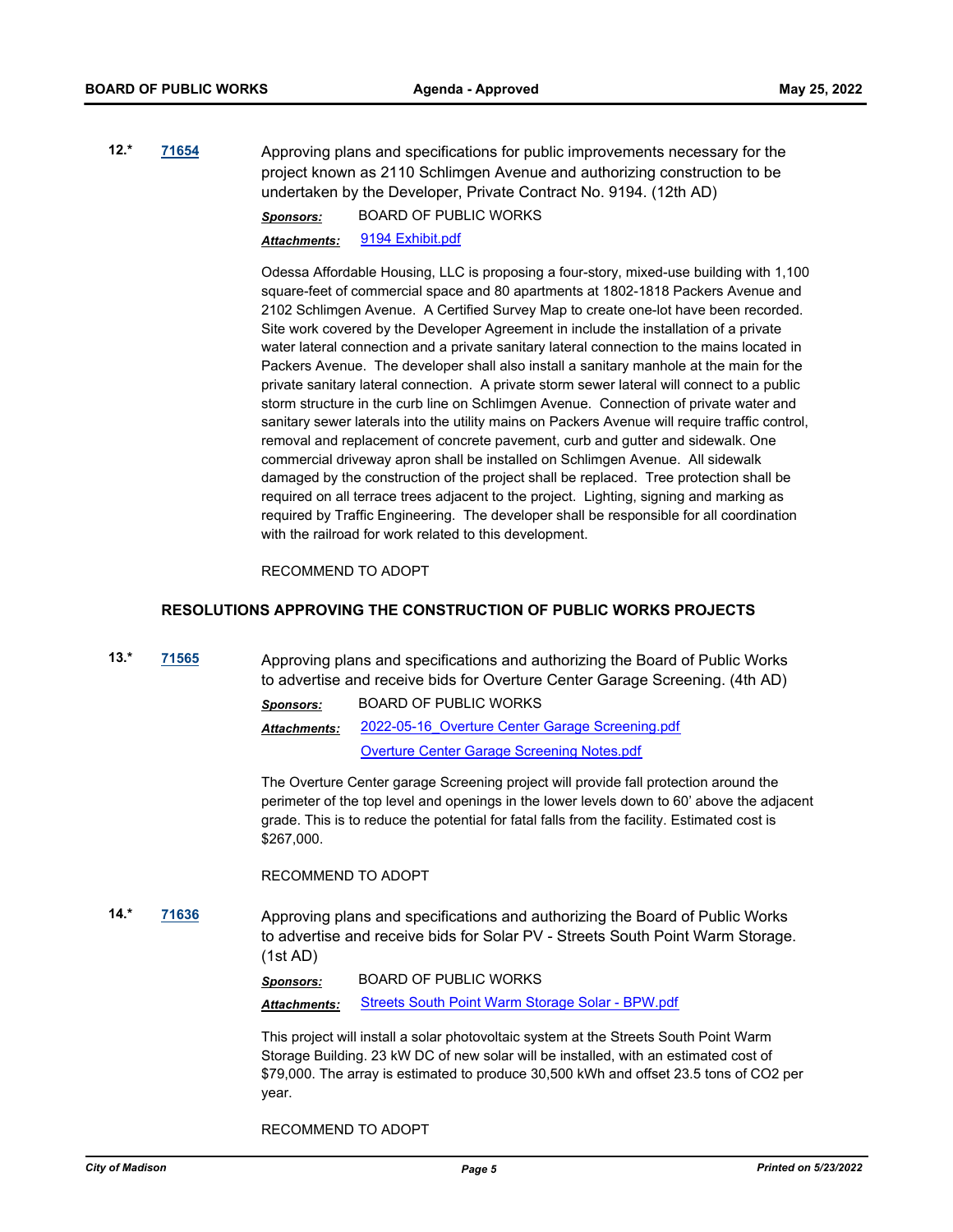**15.\* [71639](http://madison.legistar.com/gateway.aspx?m=l&id=/matter.aspx?key=83509)** Approving plans and specifications and authorizing the Board of Public Works to advertise and receive bids for Solar PV - Fire Station 08. (3rd AD) *Sponsors:* BOARD OF PUBLIC WORKS

*Attachments:* [Fire Station 08 Solar - BPW.pdf](http://madison.legistar.com/gateway.aspx?M=F&ID=0aab7441-0bcf-45d6-8faf-b58a0209b582.pdf)

This project will install a solar photovoltaic system at the Madison Fire Department Station 08. 25 kW DC of new solar will be installed, with an estimated cost of \$86,000. The array is estimated to produce 32,500 kWh and offset 25 tons of CO2 per year.

RECOMMEND TO ADOPT

**16.\* [71641](http://madison.legistar.com/gateway.aspx?m=l&id=/matter.aspx?key=83511)** Approving plans and specifications and authorizing the Board of Public Works to advertise and receive bids for Solar PV - Fire Station 01. (4th AD) *Sponsors:* BOARD OF PUBLIC WORKS *Attachments:* [Fire Station 01 Solar - BPW.pdf](http://madison.legistar.com/gateway.aspx?M=F&ID=ec0b06be-e670-4b26-93be-b197512d63db.pdf)

> This project will install a solar photovoltaic system at the Madison Fire Department Station 01. 40 kW DC of new solar will be installed, with an estimated cost of \$112,500. The array is estimated to produce 43,500 kWh and offset 33.5 tons of CO2 per year.

RECOMMEND TO ADOPT

**17. [71656](http://madison.legistar.com/gateway.aspx?m=l&id=/matter.aspx?key=83526)** Approving plans and specifications and authorizing the Board of Public Works to advertise and receive bids for CIPP UV Lining Rehab of Sanitary Sewers - 2022. (2,4,10,11,13,19 & 20 ADs)

> *Sponsors:* BOARD OF PUBLIC WORKS [13871 Plans-BPW Map Plan.pdf](http://madison.legistar.com/gateway.aspx?M=F&ID=85d91df7-36c3-4a63-8e57-2ae862a84ce9.pdf) *Attachments:*

> > [13871 CIPP 2022 Lining List.pdf](http://madison.legistar.com/gateway.aspx?M=F&ID=276e6d89-bfd8-454c-81cf-9fc3c4fd78db.pdf)

This project will line approximately 27,275 feet of existing sewer main (ranging from 6" to 15" diameter) in need of rehabilitation. This will be accomplished using UV curing to provide more consistent and durable final product. The estimated cost is \$1,557,430.

REPORT BY CITY ENGINEERING

RECOMMEND TO ADOPT

**18. [71662](http://madison.legistar.com/gateway.aspx?m=l&id=/matter.aspx?key=83532)** Approving plans and specifications and authorizing the Board of Public Works to advertise and receive bids for Bikeways 2022. (12,13,15,17,19 ADs)

> *Sponsors:* BOARD OF PUBLIC WORKS [Bikeways2022\\_BPWExhibit.pdf](http://madison.legistar.com/gateway.aspx?M=F&ID=ed1d5619-a75a-4a23-8dac-247945142b5b.pdf) [Bikeways2022\\_BPWNotes.pdf](http://madison.legistar.com/gateway.aspx?M=F&ID=03b64715-f49a-48aa-9e6e-8fe9017e33f7.pdf) *Attachments:*

This project includes citywide path resurfacings and repairs based on pavement quality and use. The estimated cost is \$770,000.

REPORT BY CITY ENGINEERING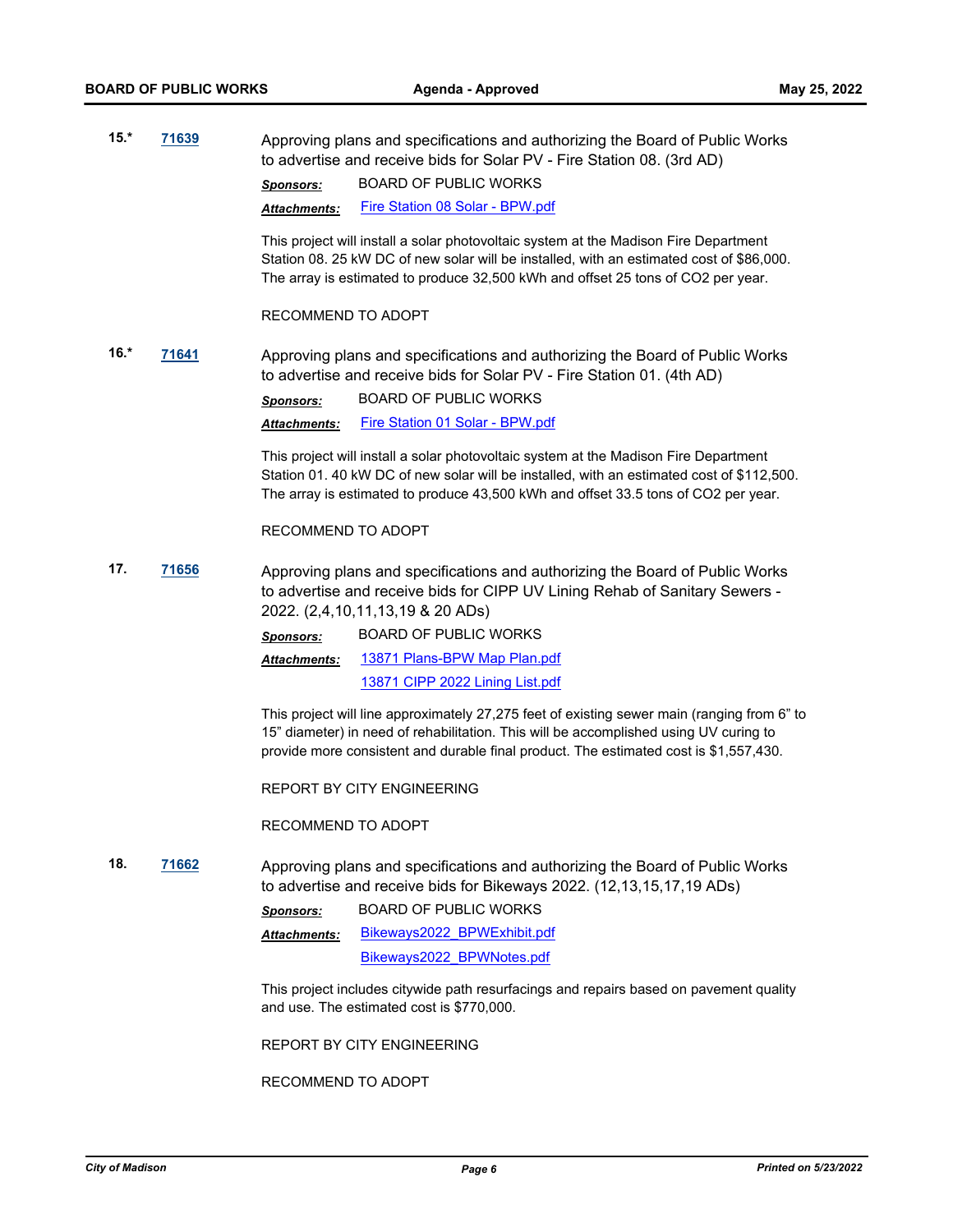#### **CHANGE ORDERS TO PUBLIC WORKS CONTRACTS**

**19. [71505](http://madison.legistar.com/gateway.aspx?m=l&id=/matter.aspx?key=83395)** Change order No. 5 to Contract 8981, Metro Transit Phase 3A-Maintenance and Driver Facility Improvements, to JP Cullen & Sons Inc for \$230,064.00 and revised construction closeout date of October 13th. (6th AD) *Attachments:* [8981 co 5.pdf](http://madison.legistar.com/gateway.aspx?M=F&ID=8779ea82-7c59-4bcd-871f-ed4f77529325.pdf)

REPORT BY CITY ENGINEERING

RECOMMEND APPROVAL

**20. [71661](http://madison.legistar.com/gateway.aspx?m=l&id=/matter.aspx?key=83531)** Change order No. 10 to Contract 9050, Olin Park Facility Improvements, to JP Cullen & Sons Inc for \$103,257.43 (over contingency) (13th AD) *Attachments:* [12856 Olin CO-10.pdf](http://madison.legistar.com/gateway.aspx?M=F&ID=3fe4f789-612d-42fd-b7b7-556d12ff0554.pdf)

REPORT BY CITY ENGINEERING

RECOMMEND APPROVAL

**21. [71669](http://madison.legistar.com/gateway.aspx?m=l&id=/matter.aspx?key=83539)** Change order No. 1 to Contract 9146, Streets West Badger - Roofing Alterations, to Maly Roofing Co Inc for \$0.00 and an additional 30 days. (14th AD)

*Attachments:* [9146 CO#1 - Extend Contract Completion Date.pdf](http://madison.legistar.com/gateway.aspx?M=F&ID=84df9f61-a24a-40e9-bb21-f464bd2c15cf.pdf)

REPORT BY CITY ENGINEERING

RECOMMEND APPROVAL

## **MISCELLANEOUS**

**22.\* [71593](http://madison.legistar.com/gateway.aspx?m=l&id=/matter.aspx?key=83473)** Ordering Property Owners to Replace Substandard/Defective Sidewalks. (1,2,6,7,9,10,11,12,16,17,&19 AD)

*Sponsors:* BOARD OF PUBLIC WORKS

Engineering receives and reviews sidewalk condition complaints throughout the City. Notice is given to adjacent property owners indicating sidewalk in poor condition requiring repairs. Property owners are given the choice to hire their own contractor or have the City make the repairs. If the City makes the repair the property owner is billed for the assessable portion of the work.

#### RECOMMEND TO ADOPT

**23.\* [71629](http://madison.legistar.com/gateway.aspx?m=l&id=/matter.aspx?key=83499)** Authorizing the Mayor and the City Clerk to execute Amendment No. 2 to the existing Purchase of Services contract between the City of Madison and Tetra Tech, Inc. for engineering services for the East Isthmus and Yahara River Watershed Study. (2nd, 4th, 6th, 12th and 15th AD) *Sponsors:* Brian Benford And Grant Foster *Attachments:* [Drainage Area to Eastwood Relief Box.pdf](http://madison.legistar.com/gateway.aspx?M=F&ID=f3e89ba2-35a6-48f1-ab43-a4a345b1686a.pdf)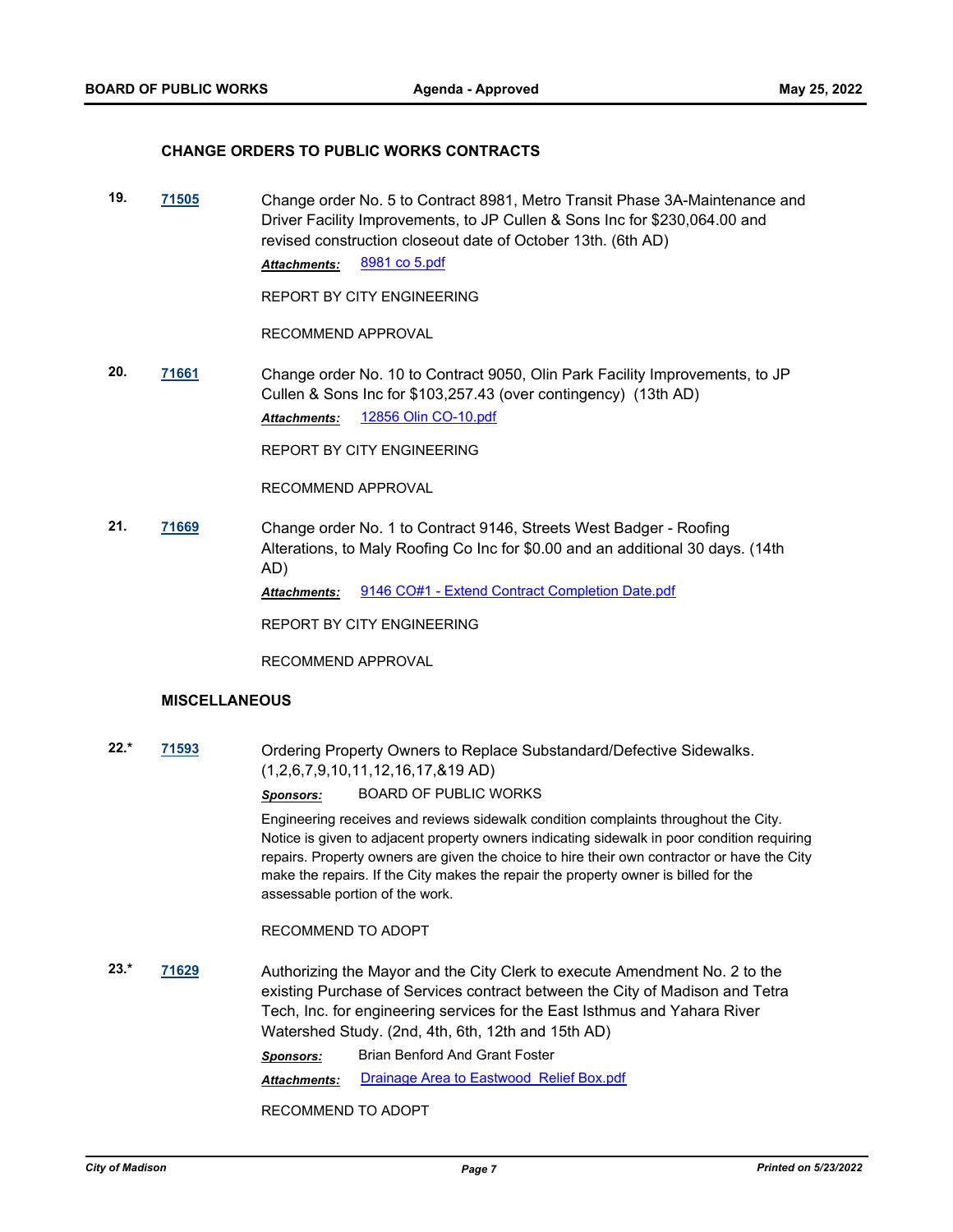- **24.\* [71663](http://madison.legistar.com/gateway.aspx?m=l&id=/matter.aspx?key=83533)** April 2022 BPW Change Order Report. Attachments: April2022 ChangeOrderSummaryReport\_BPW.pdf FOR INFORMATIONAL PURPOSES
- **25. Appeals regarding prequalifications of various contractors to bid on City of Madison Public Works Projects, and contractors applying to be licensed Concrete Layers, Asphalt Pavers, and Mudjackers as approved by the City Engineer, if any.**

#### **APPROVAL OF BIDS OPENED BY CITY ENGINEERING**

**26. [71511](http://madison.legistar.com/gateway.aspx?m=l&id=/matter.aspx?key=83401)** Awarding Public Works Contract No. 8624, Russell Street Assessment District - 2022. (6th AD) *Sponsors:* BOARD OF PUBLIC WORKS [8624\\_BidOpeningTab.pdf](http://madison.legistar.com/gateway.aspx?M=F&ID=b18ac87d-957f-4bda-bab7-274454d8f5a3.pdf) [8624 contract.pdf](http://madison.legistar.com/gateway.aspx?M=F&ID=cd398969-8809-4ea5-927f-13d23f763fa8.pdf) *Attachments:* RECOMMEND AWARD TO R. G. HUSTON CO., INC. **27. [71513](http://madison.legistar.com/gateway.aspx?m=l&id=/matter.aspx?key=83403)** Awarding Public Works Contract No. 9102, 1622 Fordem Avenue Sanitary Sewer Replacement Assessment District - 2022. (12th AD) *Sponsors:* BOARD OF PUBLIC WORKS [9102\\_BidOpeningTab.pdf](http://madison.legistar.com/gateway.aspx?M=F&ID=2ed75b66-3aa5-4f0c-a782-8d3bf9255c45.pdf) [9102 contract.pdf](http://madison.legistar.com/gateway.aspx?M=F&ID=5d8bf5b9-bfea-4cd4-925b-6faae59c7959.pdf) *Attachments:* RECOMMEND AWARD TO S&L UNDERGROUND, INC. **28. [71514](http://madison.legistar.com/gateway.aspx?m=l&id=/matter.aspx?key=83404)** Awarding Public Works Contract No. 9103, Worthington Avenue, Powers Avenue, and Thurber Avenue Sanitary Replacement Assessment District - 2022. (15th AD) *Sponsors:* BOARD OF PUBLIC WORKS 9103 BidOpeningTab.pdf [9103 contract.pdf](http://madison.legistar.com/gateway.aspx?M=F&ID=0ef1ddb7-1724-46ff-b2bc-bfe7ab330d41.pdf) *Attachments:* RECOMMEND AWARD TO CAPITOL UNDERGROUND, INC. **29. [71510](http://madison.legistar.com/gateway.aspx?m=l&id=/matter.aspx?key=83400)** Awarding Public Works Contract No. 8598, Fire Station 6 Remodel and Addition. (14th AD) *Sponsors:* BOARD OF PUBLIC WORKS *Attachments:* [8598\\_BidOpeningTab.pdf](http://madison.legistar.com/gateway.aspx?M=F&ID=de09dcd2-d4bd-448e-a7ef-13a4aa48997c.pdf) RECOMMEND TO NOT AWARD. CONTRACT WILL BE REBID AT A LATER DATE. **30. [71515](http://madison.legistar.com/gateway.aspx?m=l&id=/matter.aspx?key=83405)** Awarding Public Works Contract No. 9169, Median Conversion- Concrete 2022. (Citywide) *Sponsors:* BOARD OF PUBLIC WORKS *Attachments:* [9169\\_BidOpeningTab.pdf](http://madison.legistar.com/gateway.aspx?M=F&ID=f87f73e0-2e8c-47ba-b173-139e8e260cc4.pdf)

RECOMMEND TO NOT AWARD. CONTRACT WILL BE REBID AT A LATER DATE.